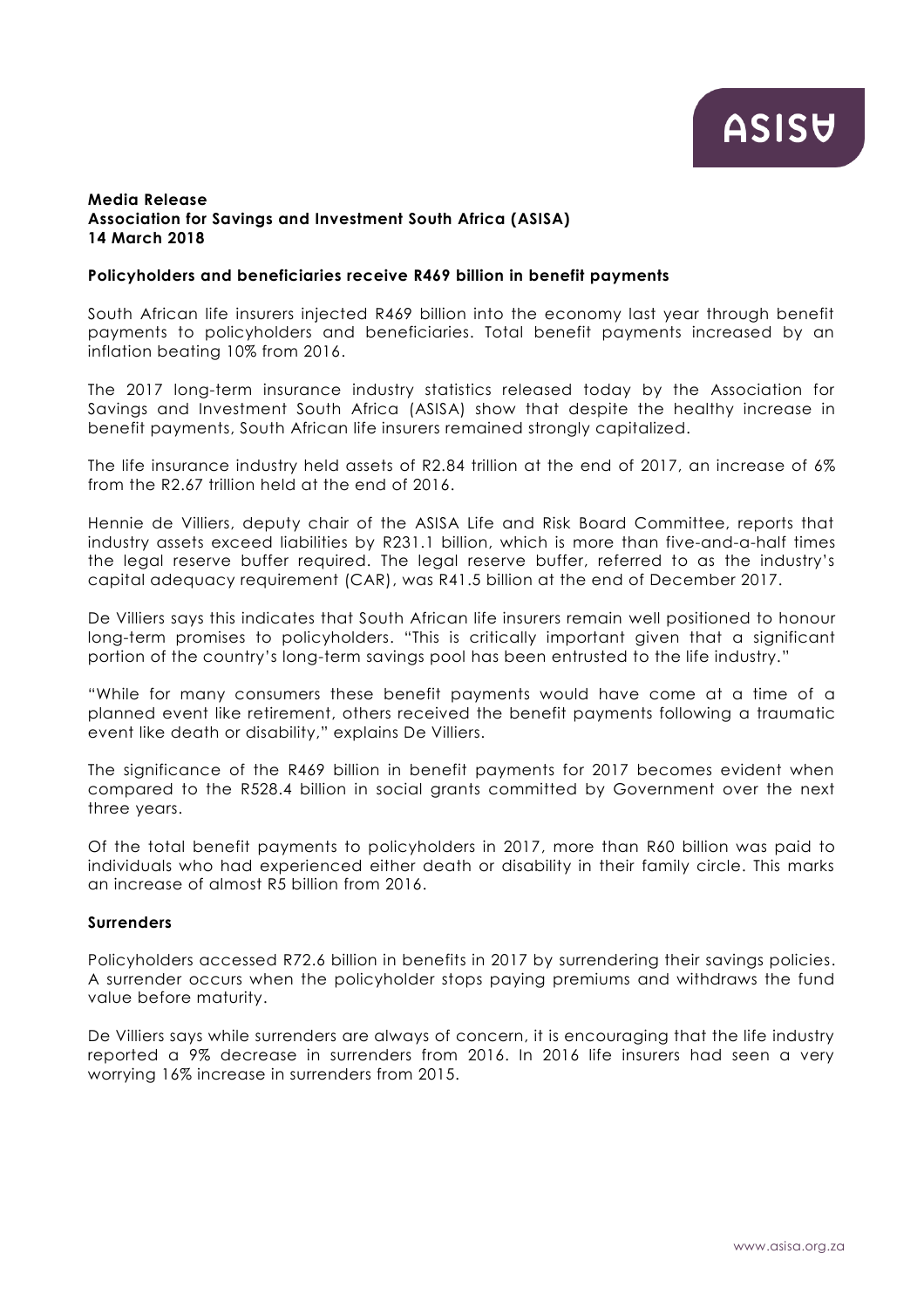De Villiers explains that surrenders are in many instances prompted by policyholders desperate to access their savings due to financial hardship.

"While surrendering a policy should always be considered carefully as the policyholder will miss out on the benefit of further compound growth, at least policyholders who had to resort to surrendering their policies had a financial back-up when they most needed it."

### **Risk protection shows strong growth**

Last year's economic woes impacted heavily on new premium income for recurring and single premium business, which overall showed no growth from 2016 to 2017.

De Villiers says it is encouraging, however, that more consumers were prepared to commit monthly premiums to risk protection policies and savings policies in 2017 when compared to 2016. As a result, both achieved growth in policy numbers. Recurring premium risk policies showed growth of 8% and recurring premium savings policy business increased by 3%.

De Villiers believes that the increase in the number of recurring premium savings policies sold continues to be driven by consumer demand for the tax-free savings and investment products. This may, however, have contributed to the lower recurring premium retirement annuity sales, which dropped by 17%.

All single premium business categories recorded a significant drop in new policies sold.

In the 12 months to the end of December 2017 there was a decrease of 5% in the number of single premium living annuities sold and a 6% drop in retirement annuities. Sales of compulsory annuities decreased by 32%, largely driven by the introduction of the "de minimis rule", which increased the level below which the proceeds of a retirement annuity may be taken as a lump sum.

In terms of the "de minimis rule" retirement fund members may take in full proceeds that fall below the threshold of R247 500. The threshold increased from R75 000 in March 2016.

#### **Rise in lapses**

De Villiers says the fact that consumers are under financial pressure was also evidenced by the high increase in the first-year lapse rate for risk policies of 34%. In 2017, some 2.7 million policies less than 12 months old were lapsed compared to 2 million in 2016.

A lapse occurs when the policyholder stops paying premiums.

De Villiers says the lapsing of a risk policy should always be a last resort for consumers.

"While it may seem like a good way of freeing up extra cash in times of financial difficulties, lapsing a policy removes the financial risk protection buffer leaving the policyholder and beneficiaries financially vulnerable in case of a life-changing event like death or disability."

## **Ends**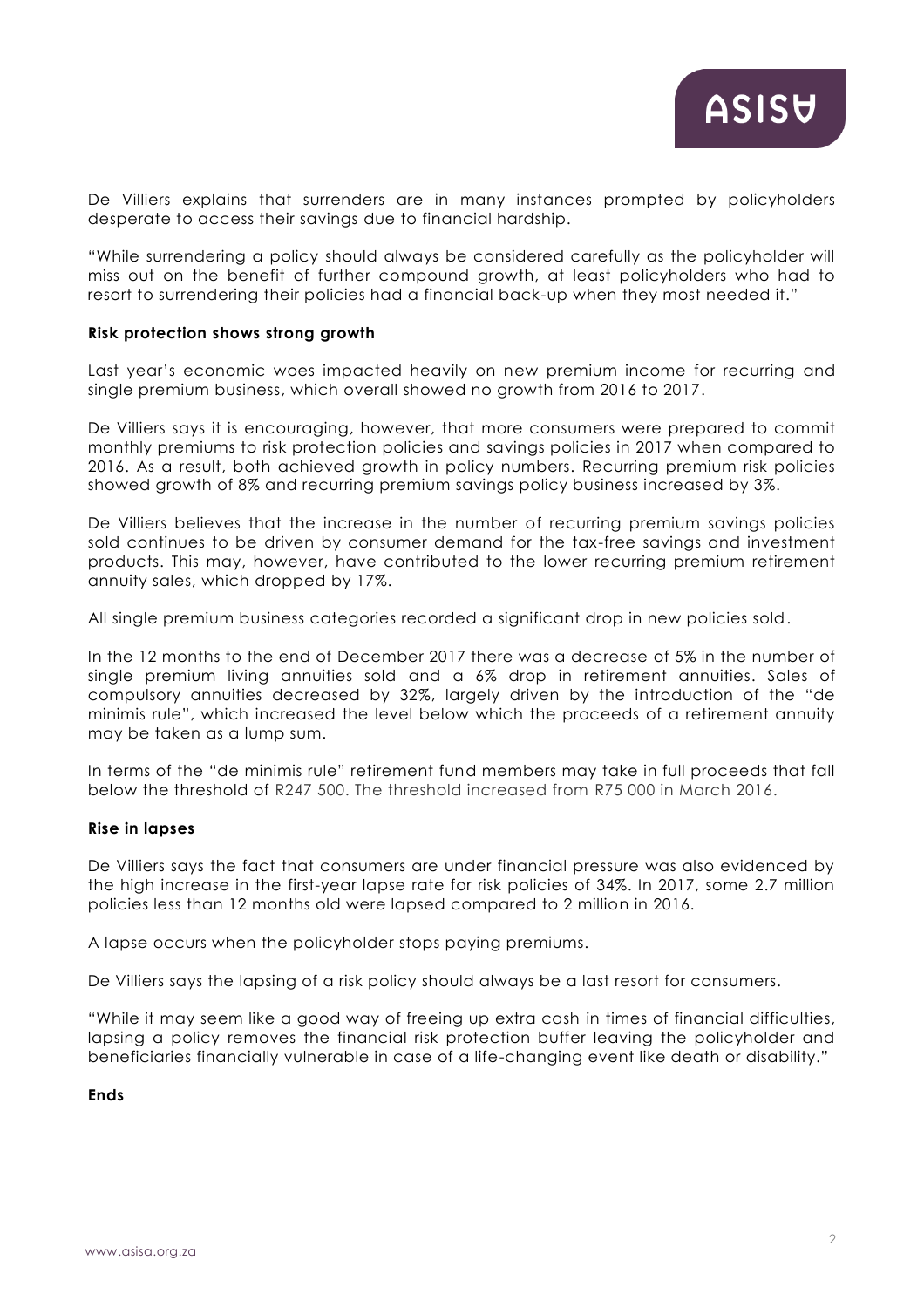ASISU

## **To set up interviews please contact:**

Lucienne Fild Independent Communications Consultant 082 567 1533 lucienne@fild.co

# **Issued on behalf of:**

Hennie de Villiers Deputy chair: Life and Risk Board Committee Association for Savings and Investment South Africa (ASISA)

*ASISA represents the majority of South Africa's asset managers, collective investment scheme management companies, linked investment service providers, multi-managers, and life insurance companies.*